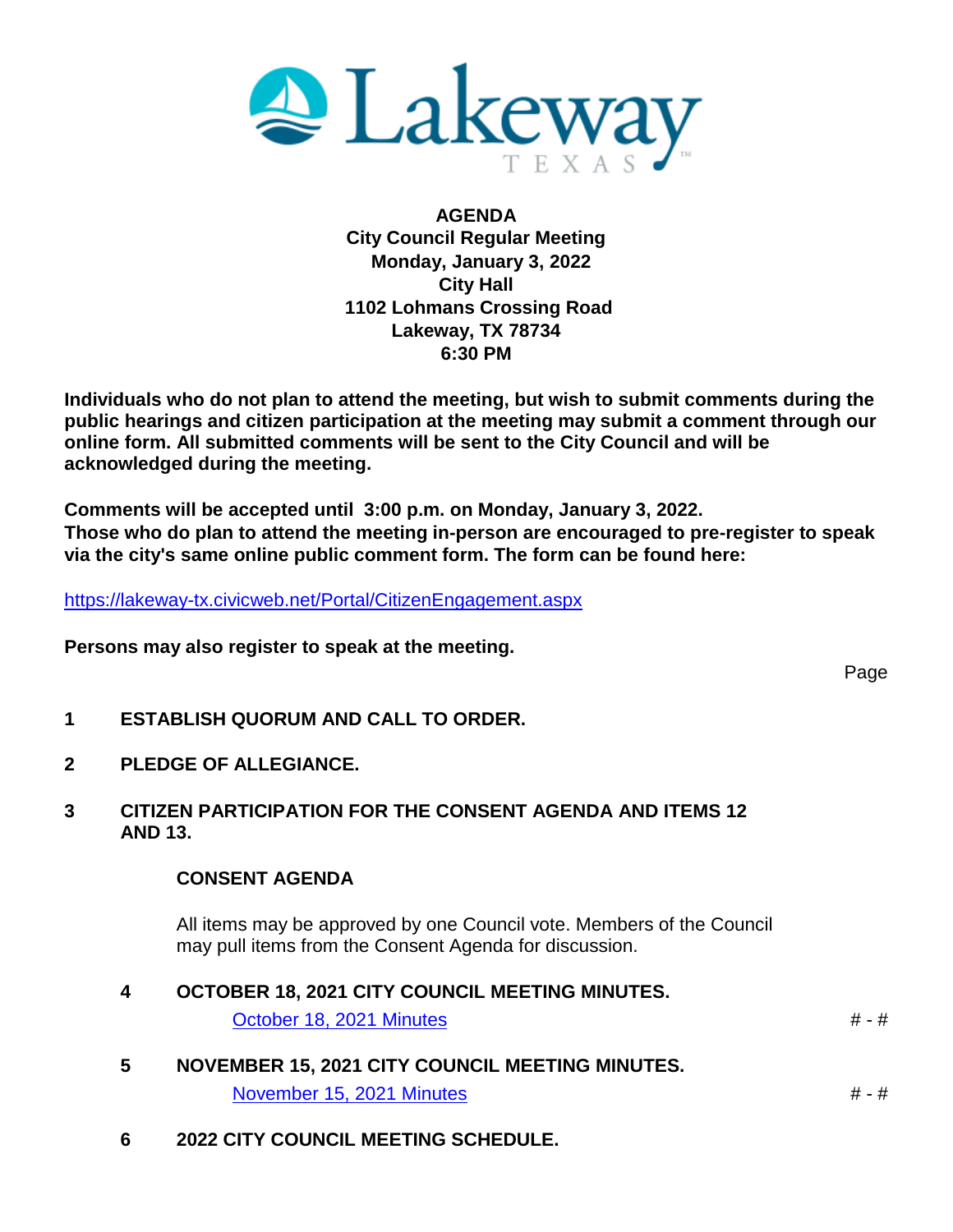|                | <b>2022 City Council Meeting Schedule</b>                                                                                                                                                      | $# - #$ |
|----------------|------------------------------------------------------------------------------------------------------------------------------------------------------------------------------------------------|---------|
| $\overline{7}$ | <b>RESOLUTION NO. 2022-01-03-01 A RESOLUTION APPOINTING A</b><br>REPRESENTATIVE TO THE CENTRAL TEXAS CLEAN AIR<br><b>COALITION.</b>                                                            |         |
|                | Resolution No. 2022-01-03-01                                                                                                                                                                   | $# - #$ |
| 8              | <b>AWARD BID FOR LANDSCAPE SERVICES TO THE SUCCESSFUL</b><br>BIDDER AND AUTHORIZE THE CITY MANAGER TO EXECUTE A<br><b>CONTRACT.</b>                                                            |         |
|                | <b>Staff Report</b><br><b>Copy of Official Tabulation</b><br><b>Solicitation Process and Recommendation</b><br><b>Evaluation Matrix</b>                                                        | $# - #$ |
| 9              | <b>RESOLUTION NO. 2022-01-03-02 SETTING THE TIME FOR ZONING</b><br>AND PLANNING COMMISSION MEETINGS.                                                                                           |         |
|                | <b>Staff Report</b><br>Resolution No. 2022-01-03-02                                                                                                                                            | $# - #$ |
| 10             | <b>MONTHLY TREASURER'S REPORT.</b>                                                                                                                                                             |         |
|                | <b>Treasurer's Report</b>                                                                                                                                                                      | $# - #$ |
|                |                                                                                                                                                                                                |         |
|                | <b>AGENDA ADDENDUM: PURSUANT TO TEXAS GOVERNMENT</b><br><b>CODE SECTION 551.045, THE FOLLOWING AGENDA ITEM IS</b><br>HEREBY ADDED TO THE COUNCIL MEETING AGENDA FOR<br><b>JANUARY 3, 2022:</b> |         |
|                | A.1 CITY OF LAKEWAY RESOLUTION NO. 2022-01-03-05<br>APPOINTING THE CHAIR OF THE BOARD OF ETHICS                                                                                                |         |
|                | "Motion to [Approve / Deny / Table / Postpone] Resolution No. 2022-01-<br>03-05"                                                                                                               |         |
|                | Report by Assistant City Manager Joseph Molis.<br>$\bullet$<br>• Citizen participation.                                                                                                        |         |
|                | • Council discussion/action.<br><b>Report by Assistant City Manager Joseph Molis</b><br>Resolution No. 2022-01-03-05<br>2022-01-03 Special Session Addendum                                    | # - #   |

# **11 CITIZENS PARTICIPATION FOR ITEMS NOT ON THIS AGENDA.**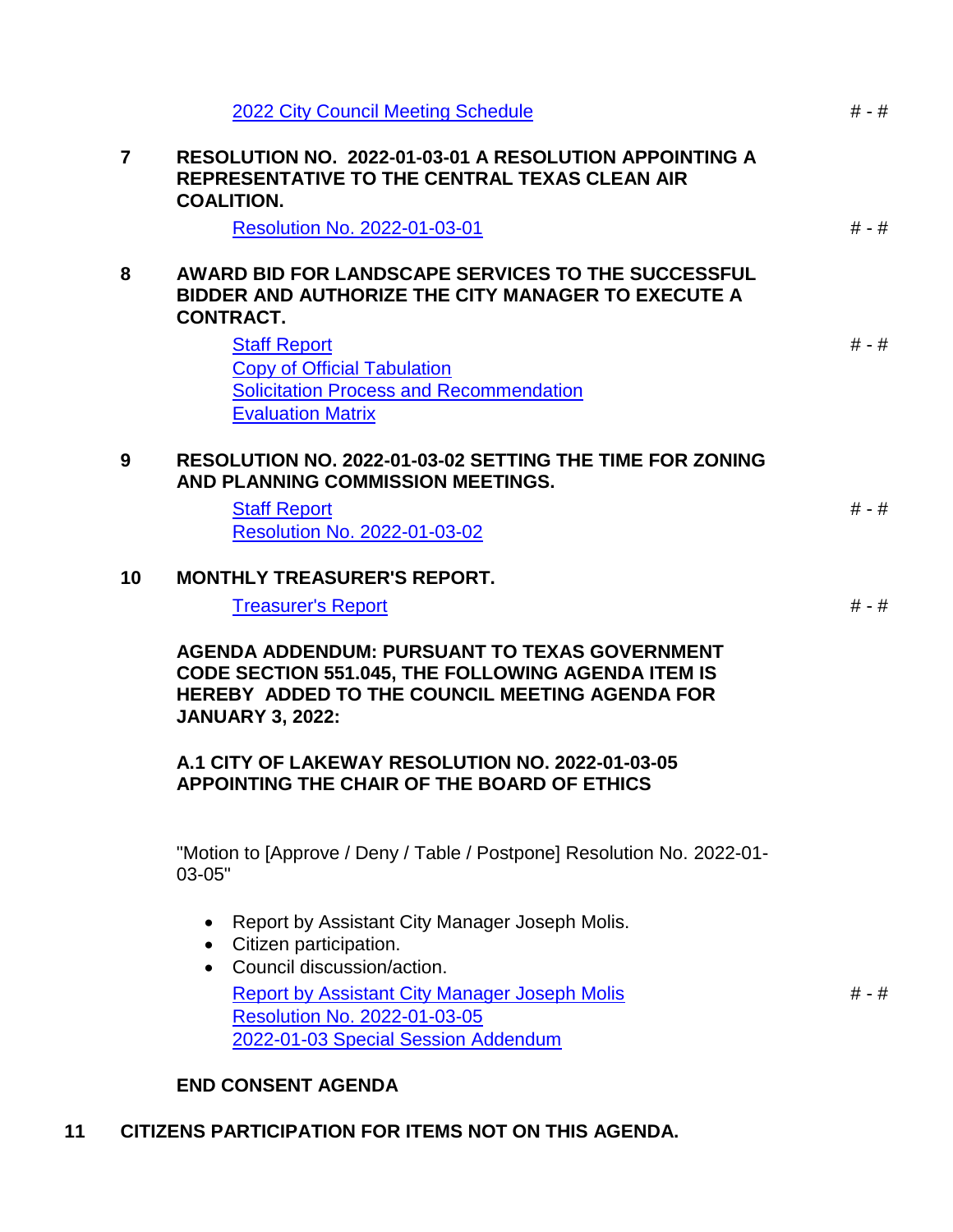### **12 COMMUNITY PARTNER AWARD.**

### **13 FINANCIAL REPORT.**

#### [Financial Report](http://lakeway-tx.civicweb.net/document/13010/Financial%20Report.pdf?handle=D1FE754B99B5468BB2CA005C5CD3C0B5) **# - #** - #

**14 REQUEST FROM WASTE CONNECTIONS, INC. TO EXTEND CONTRACT FOR SOLID WASTE COLLECTION, RECYCLING AND DISPOSAL SERVICES AND DISCUSSION OF POTENTIAL COMPOSTING PROGRAMS.**

"I move to [Approve / Deny / Table / Postpone] Request"

- Staff report by Finance Director Shereen Gendy.
- Citizen participation.
- Council discussion/action.

[Staff Report](http://lakeway-tx.civicweb.net/document/13002/Staff%20Report%20for%20Solid%20Waste%20Contract%20Extension.pdf?handle=FFD6B410B5A54A718012B8E7ECBA67A5) [Letter Requesting Contract Extension](http://lakeway-tx.civicweb.net/document/13003/Letter%20to%20City%20of%20Lakeway%20-%20Requesting%20Contract%20Ex.pdf?handle=C777D30716E8463D9A94CDBD2BC50A9C) [Waste Solutions Agreement](http://lakeway-tx.civicweb.net/document/13004/Waste%20Solutions%20Agreement.pdf?handle=795E1745DD734D7DA3E271C7907CB6AF) **[Presentation](http://lakeway-tx.civicweb.net/document/13005/Waste%20Connections-Lakeway%20Council%20Update%20(20211220.pdf?handle=8B45F256A2E540479C7840A9ABD2163F)** 

## **15 REQUEST FROM ARTS COMMITTEE FOR REALLOCATION OF FUNDING.**

"I move to [Approve / Deny / Table / Postpone] Request"

- Request by Arts Committee Chair Janet Wright.
- Citizen participation.
- Council discussion/action. [Arts Committee Request](http://lakeway-tx.civicweb.net/document/12802/Arts%20Committee_budget%20reallocation%20request.pdf?handle=1660031B43B04C7989B7EC8A9CA5F5CE) # - #

## **16 REQUEST FOR HOTEL OCCUPANCY TAX FUNDING FROM LAKE TRAVIS FILM FESTIVAL.**

"I move to [Approve / Deny / Table / Postpone] Request"

- Staff report by Finance Director Shereen Gendy.
- Citizen participation.
- Council discussion/action.

[Staff Report](http://lakeway-tx.civicweb.net/document/12947/Staff%20Report%20for%20HOT%20tax%20funding%20-%20LTFF%20.pdf?handle=89A688A158894EEA8B442D12D360C750) **[Application](http://lakeway-tx.civicweb.net/document/12948/Application%20LTFF.pdf?handle=DB2201D7ADA2442EA27060ACAC8752EA) [Presentation](http://lakeway-tx.civicweb.net/document/13092/2022%20Lakeway%20City%20Council%2012.20.21%20LTFF%20Presentati.pdf?handle=841F3B66EE204EF399B026E380ED14F4)** 

### **17 SECOND READING: RESOLUTION NO. 2022-01-03-03 - A RESOLUTION OF THE CITY OF LAKEWAY, TEXAS, APPROVING THE DEVELOPMENT AGREEMENT FOR SWEETWATER.**

"I move to [Approve / Deny / Table / Postpone] Resolution No. 2022-01-03-03"

# - #

# - #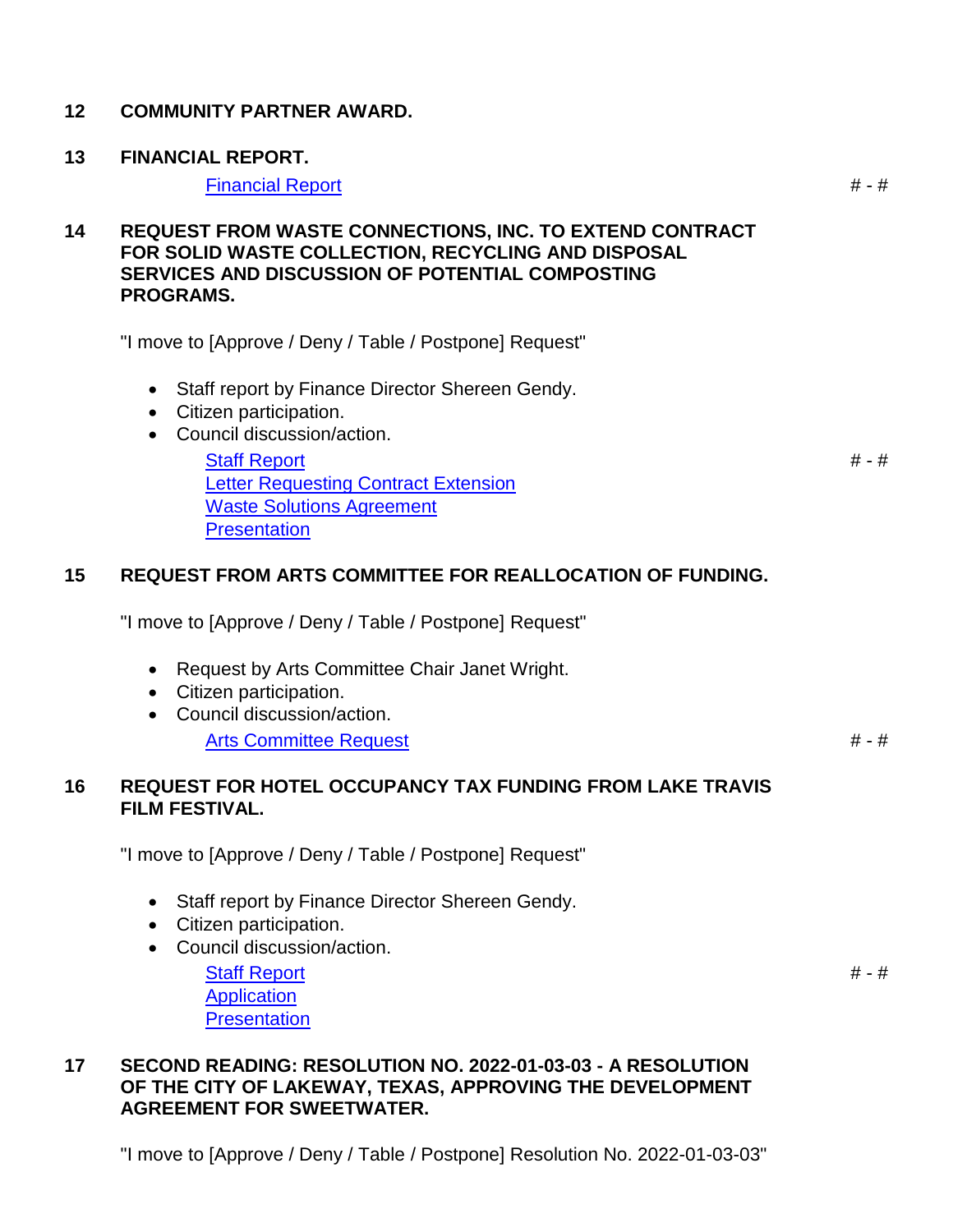- Staff report by City Manager Julie Oakley.
- Citizen participation.
- Council discussion/action.

[Staff Report](http://lakeway-tx.civicweb.net/document/13007/Staff%20Report%20Sweetwater.pdf?handle=D514758C96C14D1DB584DA250D0C2E93) [Resolution No. 2022-01-03-03](http://lakeway-tx.civicweb.net/document/13008/2022-01-03-03%20Sweetwater%20Dev%20Agmt.pdf?handle=D1CBCB62E5EB43D386B0F50B7CD0EDE8) [Sweetwater Development Agreement](http://lakeway-tx.civicweb.net/document/13009/Lakeway%20Sweetwater%20Development%20Agreement.pdf?handle=3865EB79B2EA43F6A9A25DED0FD84A70)

**18 FINAL PLAT: 15617 FLINT ROCK RD. CONSIDER A REQUEST FROM CARLSON, BRIGANCE AND DOERING, THE AGENT FOR HILLSONG DEVELOPMENT LLC, THE OWNER OF APPROXIMATELY 25.949 ACRES OF LAND LOCATED AT THE INTERSECTION OF FLINT ROCK ROAD AND WILD CHERRY DRIVE AND ADDRESSED AS 15617 FLINT ROCK ROAD, FOR APPROVAL OF A FINAL PLAT FOR A DEVELOPMENT TO BE KNOWN AS HILLSONG.**

"I move to [Approve / Approve with Conditions / Deny with Explanation] Final Plat"

- Staff report by Building and Development Services Director Erin Carr.
- Citizen participation.
- Council discussion/action.

[Staff Report and Materials](http://lakeway-tx.civicweb.net/document/13011/Item%2018.pdf?handle=067B696C399241A38F07143A6F7344AC)  $# - #$ 

**19 SPECIAL USE PERMIT – MEDICAL LAB: 15308 CAVALIER CANYON DR. CONSIDER A REQUEST FROM XYZ MOLECULAR DIAGNOSTIC LAB CONSULTING, LLC, THE AGENT FOR THE OWNER OF THE PROPERTY LOCATED AT 15308 CAVALIER CANYON DRIVE (LAKE OAK ESTATES, BLOCK 1, LOT 4), FOR APPROVAL OF A SPECIAL USE PERMIT TO OPERATE A MEDICAL LABORATORY AT THIS LOCATION.**

"I move to [Approve / Deny / Table / Postpone] Special Use Permit"

- Staff report by Building and Development Services Director Erin Carr.
- Citizen participation.
- Council discussion/action. [Staff Report and Materials](http://lakeway-tx.civicweb.net/document/13015/Item%2019.pdf?handle=23F4A27F05CC4555BD13AB9EFFB22F55) # - #

**20 ORDINANCE NO. 2022-01-03-01 - AN ORDINANCE OF THE CITY OF LAKEWAY, TEXAS AMENDING TITLE I: GENERAL ORDINANCES; CHAPTER 8: FIRE PREVENTION AND PROTECTION; ARTICLE 8.02: FIREWORKS; AND PROVIDING FOR PENALTY, SEVERABILITY, REPEALER, AND AN EFFECTIVE DATE.**

"I move to [Approve / Deny / Table / Postpone] Ordinance No. 2022-01-03-01"

• Staff report by Assistant City Manager Joseph Molis.

# - #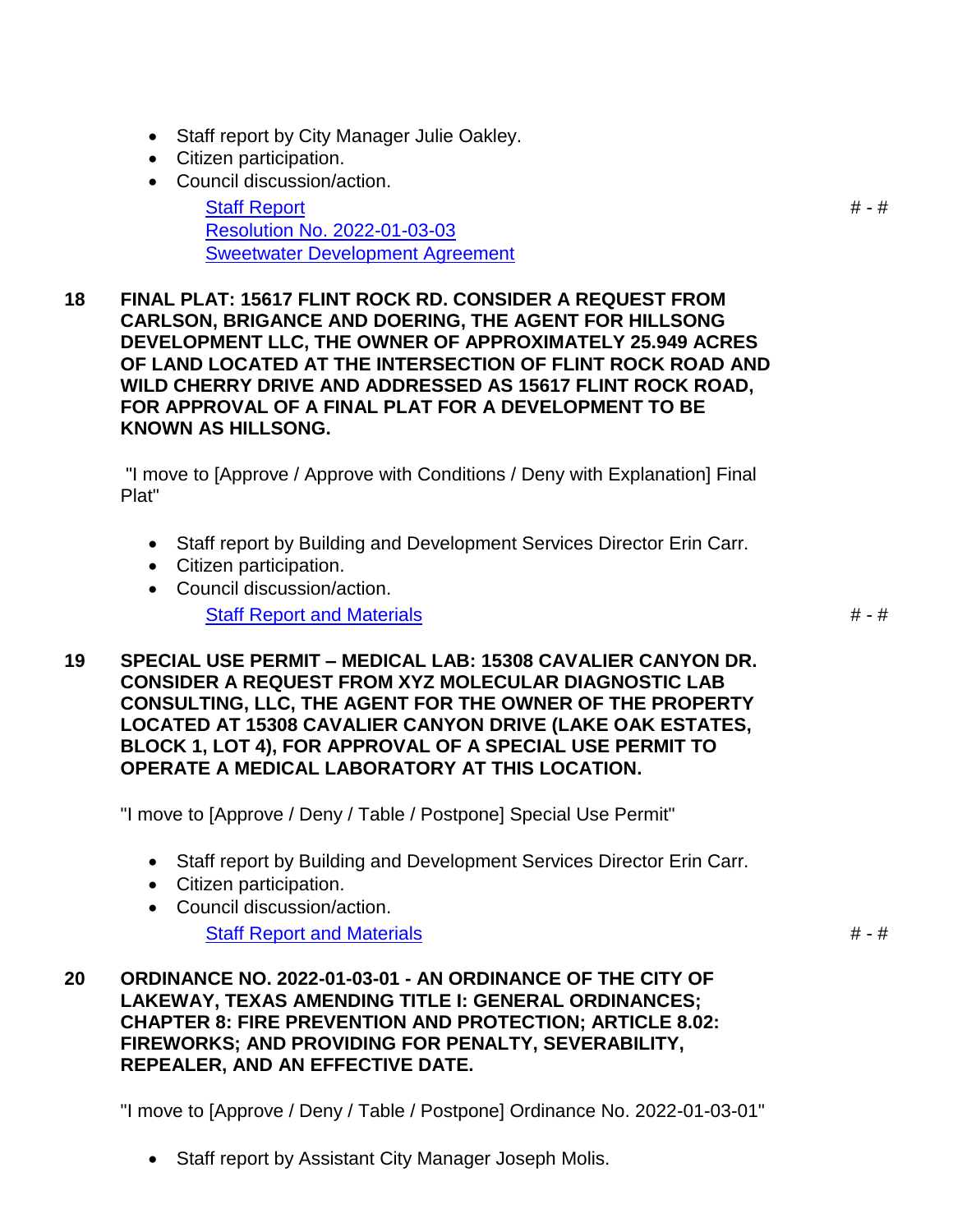- Citizen participation.
- Council discussion/action. [Staff Report and Materials](http://lakeway-tx.civicweb.net/document/13016/Item%2020.pdf?handle=CC8DD1FA7FDD4690A76CE70E7D021D2A) # - #
- **21 ORDINANCE NO. 2022-01-03-02 - AN ORDINANCE OF THE CITY OF LAKEWAY, TEXAS AMENDING TITLE II: BUILDING AND DEVELOPMENT REGULATIONS; CHAPTER 30: ZONING; ARTICLE 30.03: ZONING USE REGULATIONS; SECTION 30.03.021: PUD (PLANNED UNIT DEVELOPMENT); AND PROVIDING FOR SEVERABILITY, REPEALER, AND AN EFFECTIVE DATE.**

"I move to [Approve / Deny / Table / Postpone] Ordinance No. 2022-01-03-02"

- Staff report by Assistant City Manager Joseph Molis.
- Citizen participation.
- Council discussion/action.

[Staff Report and Materials](http://lakeway-tx.civicweb.net/document/13017/Item%2021.pdf?handle=D1DF6C619F7B42698FF189377700BDFA)  $# - #$ 

**22 ORDINANCE NO. 2022-01-03-03 - AN ORDINANCE OF THE CITY OF LAKEWAY, TEXAS AMENDING TITLE II: BUILDING AND DEVELOPMENT REGULATIONS; CHAPTER 30: ZONING; ARTICLE 30.03: ZONING USE REGULATIONS; SECTION 30.03.009: DISTRICT C-1 (OFFICE/RETAIL); AND SECTION 30.03.010: DISTRICT C-2 (COMMERCIAL/LIGHT INDUSTRIAL) AND PROVIDING FOR SEVERABILITY, REPEALER, AND AN EFFECTIVE DATE.**

"I move to [Approve / Deny / Table / Postpone] Ordinance No. 2022-01-03-03"

- Staff report by Assistant City Manager Joseph Molis.
- Citizen participation.
- Council discussion/action. [Staff Report and Materials](http://lakeway-tx.civicweb.net/document/13018/Item%2022.pdf?handle=5A2BF52AF80F4BCB9EB71DEAE44B47B2) # - #  $\#$  - #  $\#$

**23 ORDINANCE NO. 2022-01-03-04 - AN ORDINANCE OF THE CITY OF LAKEWAY, TEXAS AMENDING TITLE II: BUILDING AND DEVELOPMENT REGULATIONS; CHAPTER 30: ZONING; ARTICLE 30.03: ZONING USE REGULATIONS; SECTION 30.03.005.5: DISTRICT R-5 (CONDOMINIUM); AND PROVIDING FOR SEVERABILITY, REPEALER, AND AN EFFECTIVE DATE.**

"I move to [Approve / Deny / Table / Postpone] Ordinance No. 2022-01-03-04"

- Staff report by Assistant City Manager Joseph Molis.
- Citizen participation.
- Council discussion/action. [Staff Report and Materials](http://lakeway-tx.civicweb.net/document/13019/Item%2023.pdf?handle=50B7A686C9C04DDE9F55FE494C1C2835)  $# - #$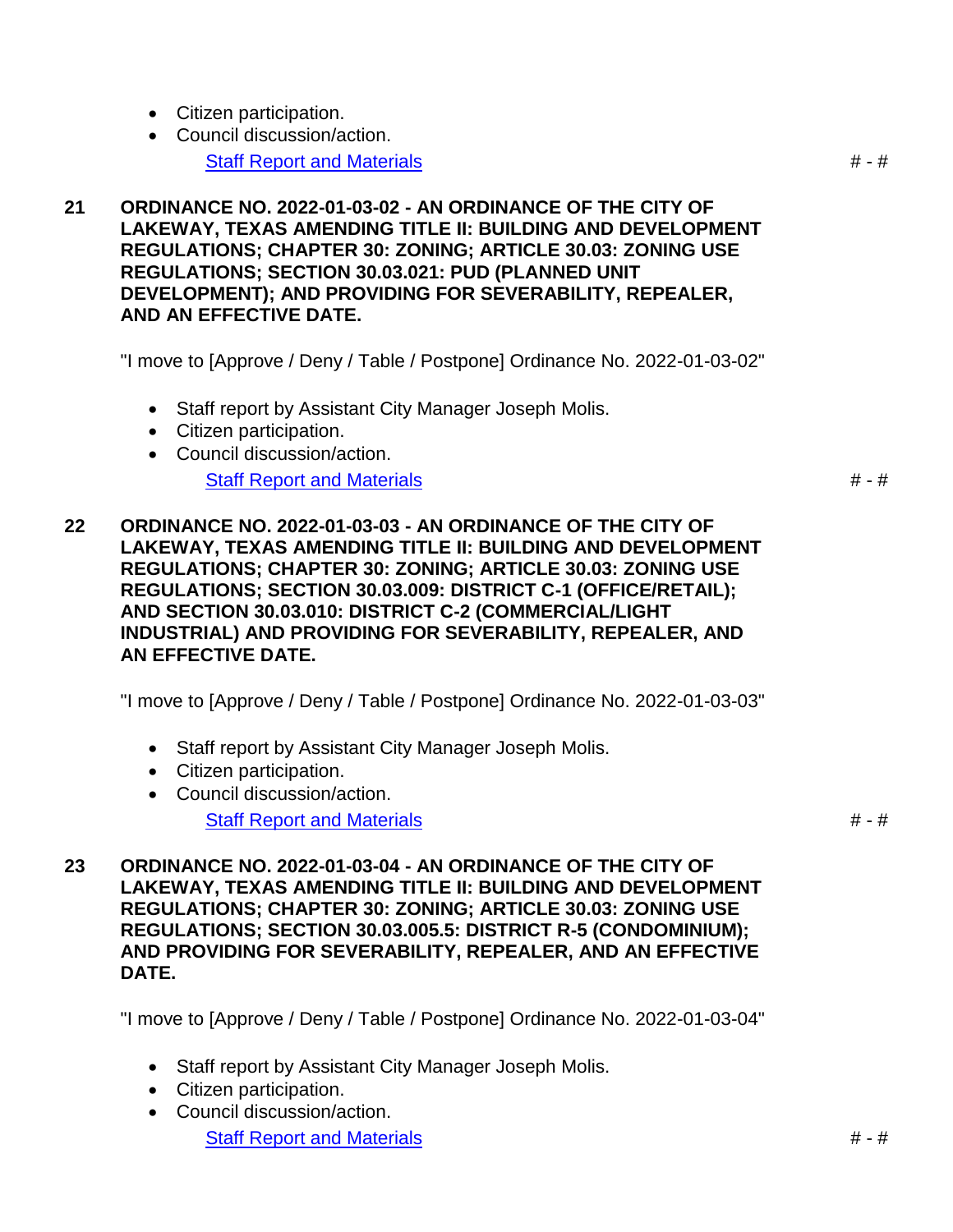**24 ORDINANCE NO. 2022-01-03-05 - AN ORDINANCE OF THE CITY OF LAKEWAY, TEXAS AMENDING TITLE II: BUILDING AND DEVELOPMENT REGULATIONS; CHAPTER 30: ZONING; ARTICLE 30.03: ZONING USE REGULATIONS; SECTION 30.03.008: DISTRICT R-8 (MULTIFAMILY RESIDENTIAL); AND APPENDING SECTION 30.03.008.5: DISTRICT R-9 (HIGH DENSITY MULTIFAMILY) AND PROVIDING FOR SEVERABILITY, REPEALER, AND AN EFFECTIVE DATE.**

"I move to [Approve / Deny / Table / Postpone] Ordinance No. 2022-01-03-05"

- Staff report by Assistant City Manager Joseph Molis.
- Citizen participation.
- Council discussion/action.

[Staff Report and Materials](http://lakeway-tx.civicweb.net/document/13020/Item%2024.pdf?handle=8E4BF8694A724BB88AC92C0DD7717F7D) # - #

# - #

### **25 DISCUSSION OF STRATEGIC COMMUNICATIONS PLAN AND RESOLUTION NO. 2022-01-03-04 ADOPTING THE CITY'S POLICY REGARDING USAGE OF SOCIAL MEDIA.**

"I move to [Approve / Deny / Table / Postpone] Resolution No. 2022-01-03-04"

- Staff report by Director of Communications Jarrod Wise.
- Citizen participation.
- Council discussion/action.

[Staff Report](http://lakeway-tx.civicweb.net/document/13058/Staff%20Report%20Jarrod.pdf?handle=B4FE98BD1BDC481B98ACF1BFD0C5D699) [Resolution No. 2022-01-03-04](http://lakeway-tx.civicweb.net/document/13059/2022-01-03-04%20Adopting%20Social%20Media%20Policy.pdf?handle=6D89ECDAF21A48E2B541112815B88389) [Social Media Policy](http://lakeway-tx.civicweb.net/document/13060/City%20of%20Lakeway%20Social%20Media%20Policy%20FINAL%2012.13.20.pdf?handle=025FCDD1696142EBA901820D415A7855) [Strategic Communications Plan](http://lakeway-tx.civicweb.net/document/13061/City%20of%20Lakeway%20Strategic%20Communications%20Plan%20FINA.pdf?handle=76BAD4D052EA45D2AD31CE9299C0FC07) **[Presentation](http://lakeway-tx.civicweb.net/document/13062/Power%20Point%20Jarrod.pdf?handle=DFBCCBDE284E4BA59FEB663667B4323A)** 

- **26 EXECUTIVE SESSION. ENTER INTO EXECUTIVE SESSION TO OBTAIN LEGAL ADVICE FROM COUNSEL, AS AUTHORIZED BY TEXAS GOVERNMENT CODE SECTION 551.071 (CONSULTATION WITH ATTORNEY). NO ACTION WILL BE TAKEN IN EXECUTIVE SESSION; ACTION, IF ANY, WILL BE TAKEN IN OPEN SESSION.**
	- Discussion of Legal Issues Relating to Former City Attorney.
- **27 EXECUTIVE SESSION. ENTER INTO EXECUTIVE SESSION TO DISCUSS AN ECONOMIC DEVELOPMENT PROSPECT, AS AUTHORIZED BY TEXAS GOVERNMENT CODE SECTION 551.087 (ECONOMIC DEVELOPMENT NEGOTIATIONS). NO ACTION WILL BE TAKEN IN EXECUTIVE SESSION, ANY ACTION TO BE TAKEN ON THIS ITEM WILL OCCUR IN OPEN SESSION.**
	- Project Granite.